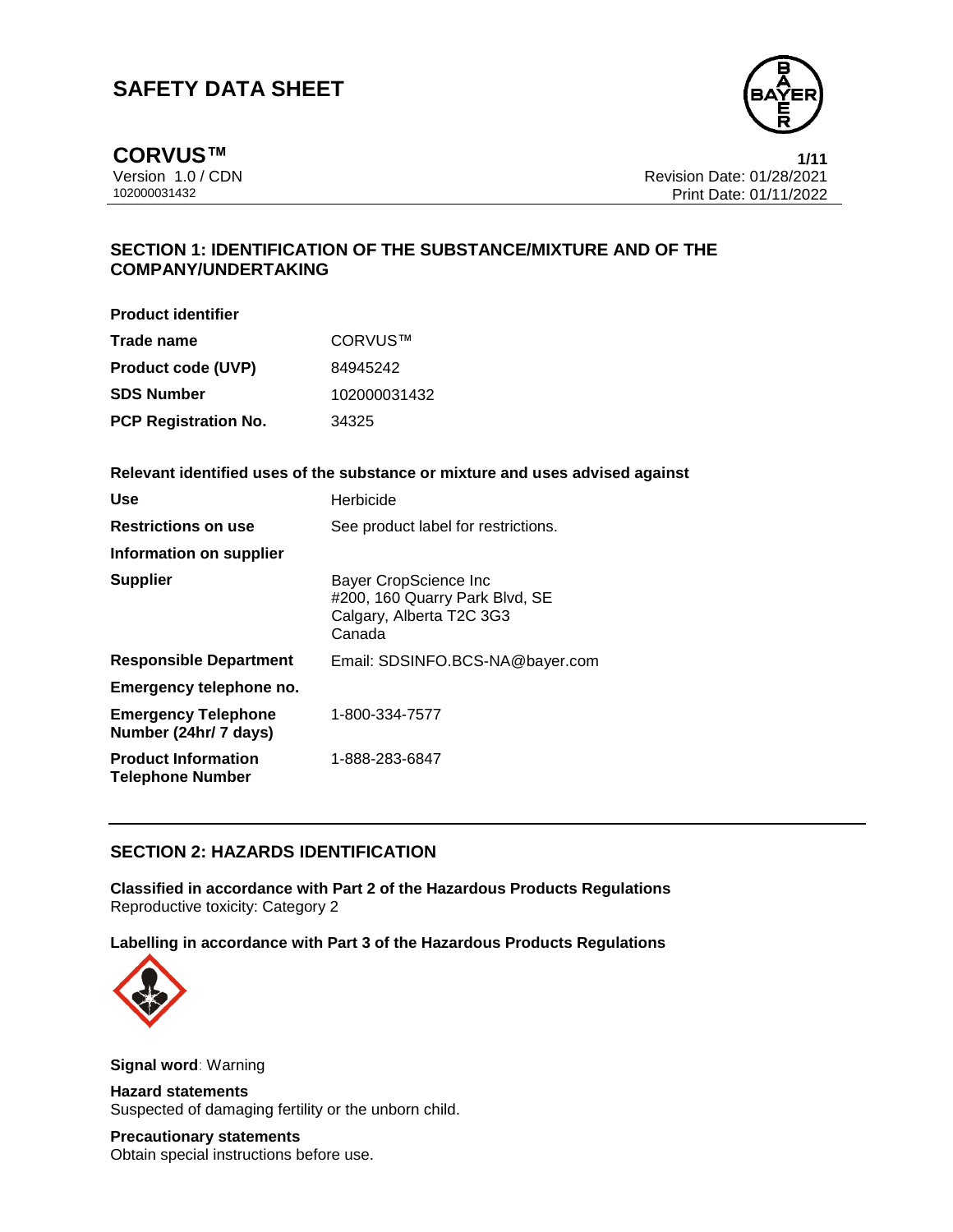

**CORVUS™ 2/11**

Version 1.0 / CDN<br>102000031432 Print Date: 01/28/2021<br>Print Date: 01/11/2022 Print Date: 01/11/2022

Do not handle until all safety precautions have been read and understood. Wear protective gloves/ protective clothing/ eye protection/ face protection. IF exposed or concerned: Get medical advice/ attention. Store locked up. Dispose of contents/container in accordance with local regulation.

#### **Hazards Not Otherwise Classified (HNOC)**

No physical hazards not otherwise classified. No health hazards not otherwise classified.

## **SECTION 3: COMPOSITION/INFORMATION ON INGREDIENTS**

| <b>Hazardous Component Name</b>                         | CAS-No.     | <b>Concentration % by weight</b> |
|---------------------------------------------------------|-------------|----------------------------------|
| Thiencarbazone-methyl                                   | 317815-83-1 | 7.6                              |
| Isoxaflutole                                            | 141112-29-0 | 19.0                             |
| Cyprosulfamide                                          | 221667-31-8 | 12.5                             |
| Tristyrylphenol polyethylenglycol phosphoric acid ester | 114535-82-9 | 4.0                              |
| 2-Ethylhexanole                                         | 104-76-7    | 1.0                              |

## **SECTION 4: FIRST AID MEASURES**

## **Description of first aid measures**

| <b>General advice</b> | When possible, have the product container or label with you when<br>calling a poison control center or doctor or going for treatment.                                                                                                                                                                     |
|-----------------------|-----------------------------------------------------------------------------------------------------------------------------------------------------------------------------------------------------------------------------------------------------------------------------------------------------------|
| <b>Inhalation</b>     | Move to fresh air. If person is not breathing, call 911 or an ambulance,<br>then give artificial respiration, preferably mouth-to-mouth if possible.<br>Call a physician or poison control center immediately.                                                                                            |
| <b>Skin contact</b>   | Take off contaminated clothing and shoes immediately. Wash off<br>immediately with plenty of water for at least 15 minutes. Call a<br>physician or poison control center immediately.                                                                                                                     |
| Eye contact           | Hold eye open and rinse slowly and gently with water for 15-20<br>minutes. Remove contact lenses, if present, after the first 5 minutes,<br>then continue rinsing eye. Call a physician or poison control center<br>immediately.                                                                          |
| Ingestion             | Call a physician or poison control center immediately. Rinse out mouth<br>and give water in small sips to drink. DO NOT induce vomiting unless<br>directed to do so by a physician or poison control center. Never give<br>anything by mouth to an unconscious person. Do not leave victim<br>unattended. |
|                       | Most important symptoms and effects, both acute and delayed                                                                                                                                                                                                                                               |
| <b>Symptoms</b>       | To date no symptoms are known.                                                                                                                                                                                                                                                                            |
|                       | Indication of any immediate medical attention and special treatment needed                                                                                                                                                                                                                                |
| <b>Treatment</b>      | Appropriate supportive and symptomatic treatment as indicated by the<br>patient's condition is recommended.                                                                                                                                                                                               |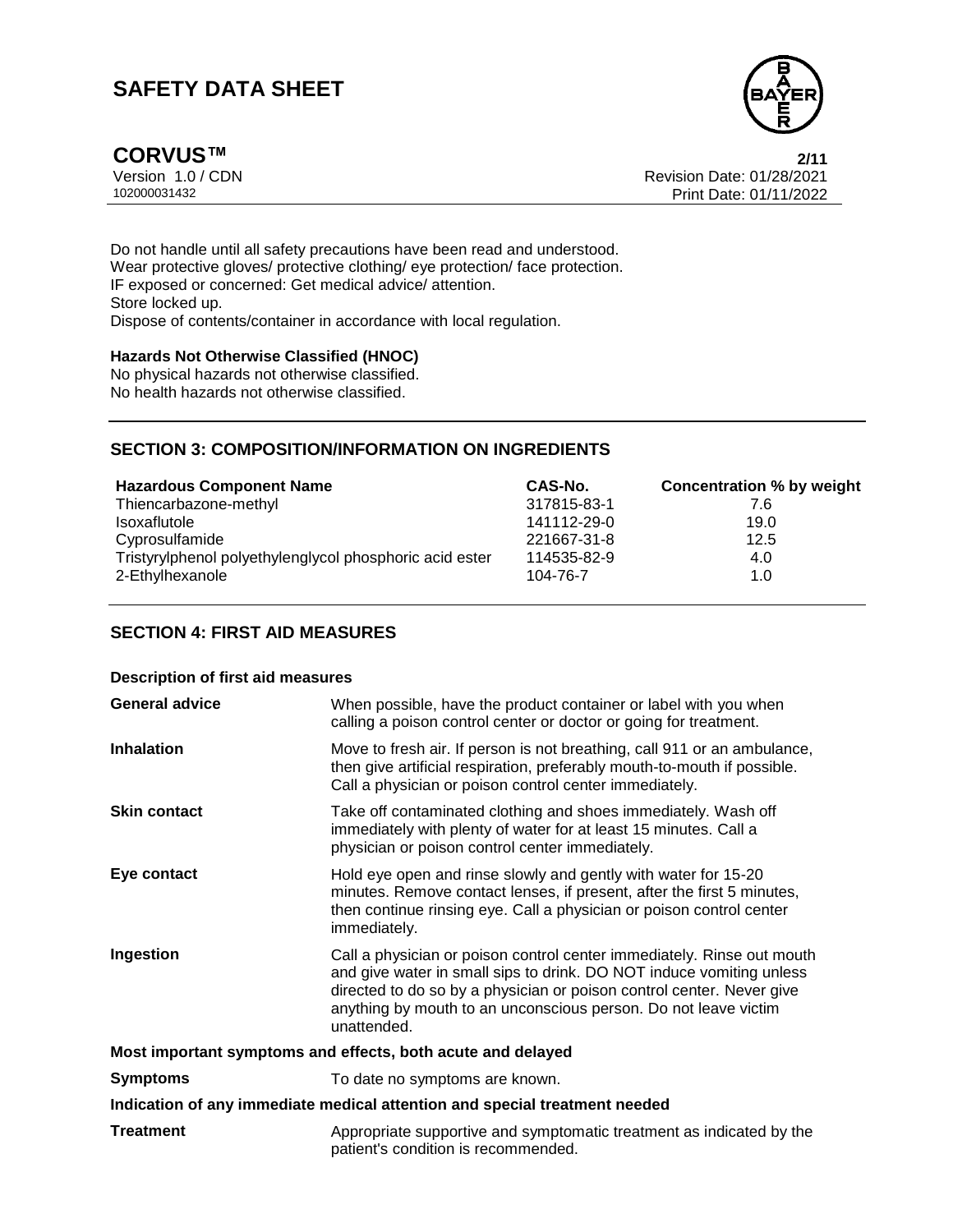

CORVUS™ 3/11<br>Version 1.0 / CDN 3/17<br>Revision Date: 01/28/2021 Version 1.0 / CDN<br>102000031432 Print Date: 01/28/2021<br>Print Date: 01/11/2022 Print Date: 01/11/2022

## **SECTION 5: FIREFIGHTING MEASURES**

| Use water spray, alcohol-resistant foam, dry chemical or carbon<br>dioxide.                                                                                                                                                                                              |
|--------------------------------------------------------------------------------------------------------------------------------------------------------------------------------------------------------------------------------------------------------------------------|
| High volume water jet                                                                                                                                                                                                                                                    |
| In the event of fire the following may be released:, Carbon monoxide<br>(CO), Carbon dioxide (CO2), Nitrogen oxides (NOx), Sulphur dioxide<br>(SO2), Hydrogen fluoride, Hydrogen cyanide (hydrocyanic acid)                                                              |
|                                                                                                                                                                                                                                                                          |
| Firefighters should wear NIOSH approved self-contained breathing<br>apparatus and full protective clothing.                                                                                                                                                              |
| Keep out of smoke. Fight fire from upwind position. Remove product<br>from areas of fire, or otherwise cool containers with water in order to<br>avoid pressure being built up due to heat. Do not allow run-off from fire<br>fighting to enter drains or water courses. |
| >100 °C                                                                                                                                                                                                                                                                  |
| No data available                                                                                                                                                                                                                                                        |
| No data available                                                                                                                                                                                                                                                        |
| No data available                                                                                                                                                                                                                                                        |
| Not explosive                                                                                                                                                                                                                                                            |
|                                                                                                                                                                                                                                                                          |

## **SECTION 6: ACCIDENTAL RELEASE MEASURES**

|                          | Personal precautions, protective equipment and emergency procedures                                                                                                                                                                                      |
|--------------------------|----------------------------------------------------------------------------------------------------------------------------------------------------------------------------------------------------------------------------------------------------------|
| <b>Precautions</b>       | Keep unauthorized people away. Isolate hazard area. Avoid contact<br>with spilled product or contaminated surfaces.                                                                                                                                      |
|                          | Methods and materials for containment and cleaning up                                                                                                                                                                                                    |
| Methods for cleaning up  | Soak up with inert absorbent material (e.g. sand, silica gel, acid<br>binder, universal binder, sawdust). Keep in suitable, closed containers<br>for disposal. Clean contaminated floors and objects thoroughly,<br>observing environmental regulations. |
| <b>Additional advice</b> | Use personal protective equipment. If the product is accidentally<br>spilled, do not allow to enter soil, waterways or waste water canal. Do<br>not allow product to contact non-target plants.                                                          |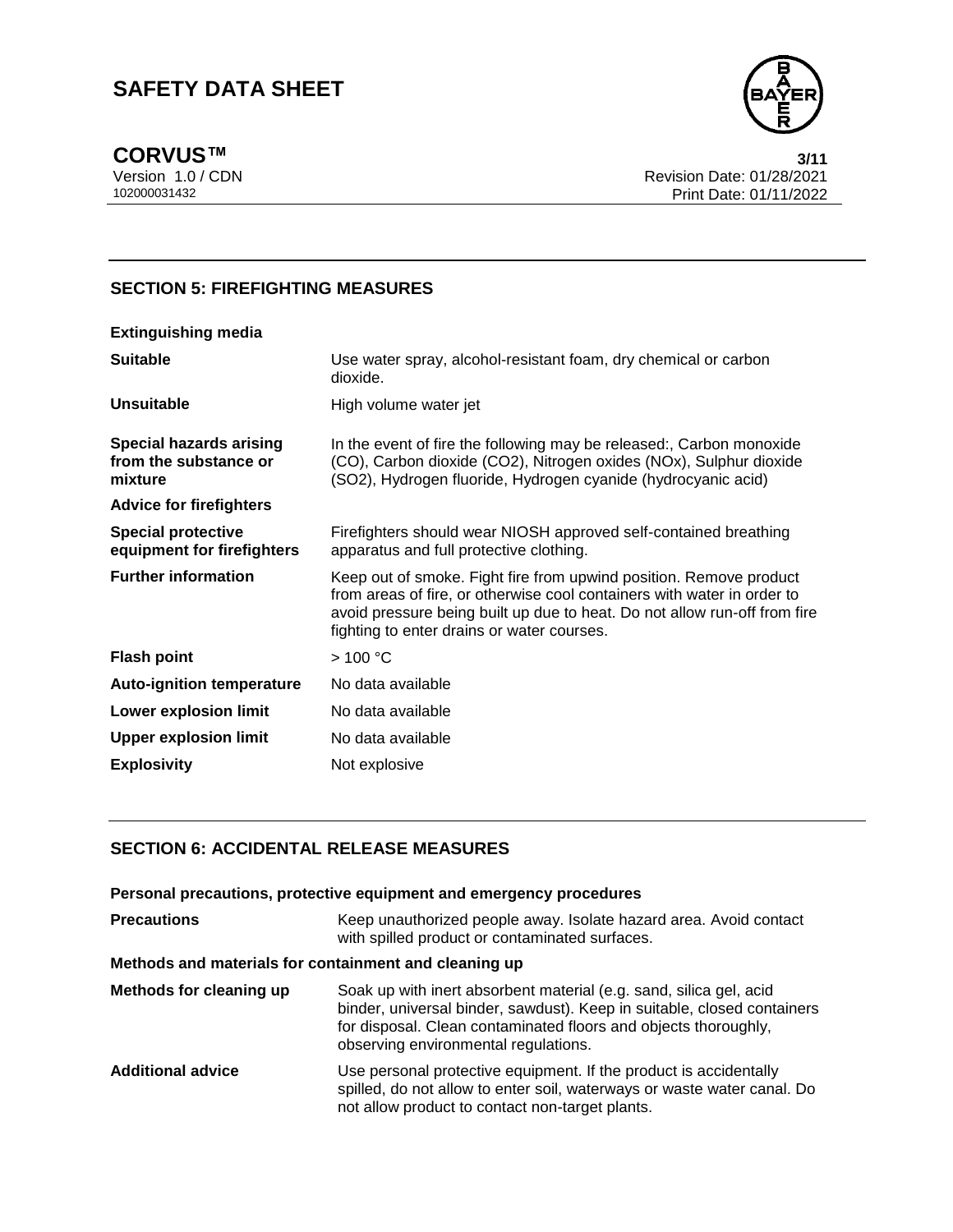**CORVUS™ 4/11**



Version 1.0 / CDN<br>102000031432 Print Date: 01/28/2021<br>Print Date: 01/11/2022 Print Date: 01/11/2022

#### **Reference to other sections** Information regarding safe handling, see section 7. Information regarding personal protective equipment, see section 8. Information regarding waste disposal, see section 13.

## **SECTION 7: HANDLING AND STORAGE**

#### **Precautions for safe handling**

| Advice on safe handling                                   | Handle and open container in a manner as to prevent spillage. Use only<br>in area provided with appropriate exhaust ventilation.                                                                                                                                                                                                                                                       |
|-----------------------------------------------------------|----------------------------------------------------------------------------------------------------------------------------------------------------------------------------------------------------------------------------------------------------------------------------------------------------------------------------------------------------------------------------------------|
| <b>Advice on protection</b><br>against fire and explosion | Keep away from heat and sources of ignition.                                                                                                                                                                                                                                                                                                                                           |
| <b>Hygiene measures</b>                                   | Wash hands thoroughly with soap and water after handling and before<br>eating, drinking, chewing gum, using tobacco, using the toilet or<br>applying cosmetics.<br>Remove Personal Protective Equipment (PPE) immediately after<br>handling this product. Remove soiled clothing immediately and clean<br>thoroughly before using again. Wash thoroughly and put on clean<br>clothing. |
|                                                           | Conditions for safe storage, including any incompatibilities                                                                                                                                                                                                                                                                                                                           |
| <b>Requirements for storage</b><br>areas and containers   | Store in a cool, dry place and in such a manner as to prevent cross<br>contamination with other crop protection products, fertilizers, food, and<br>feed. Store in original container and out of the reach of children,<br>preferably in a locked storage area. Keep away from direct sunlight.<br>Protect from freezing.                                                              |

## **SECTION 8: EXPOSURE CONTROLS/PERSONAL PROTECTION**

#### **Control parameters**

| <b>Components</b>     | CAS-No.     | <b>Control parameters</b>    | Update | <b>Basis</b> |
|-----------------------|-------------|------------------------------|--------|--------------|
| Thiencarbazone-methyl | 317815-83-1 | $10 \text{ mg/m}$ 3<br>(TWA) |        | OES BCS*     |
| <b>Isoxaflutole</b>   | 141112-29-0 | $0.6$ mg/m $3$<br>(TWA)      |        | OES BCS*     |
| Cyprosulfamide        | 221667-31-8 | $10 \text{ mg/m}$ 3<br>(TWA) |        | OES BCS*     |

\*OES BCS: Internal Bayer AG, Crop Science Division "Occupational Exposure Standard"

#### **Exposure controls**

#### **Personal protective equipment**

In normal use and handling conditions please refer to the label and/or leaflet. In all other cases the following recommendations would apply.

**Respiratory protection** When respirators are required, select NIOSH approved equipment based on actual or potential airborne concentrations and in accordance with the appropriate regulatory standards and/or industry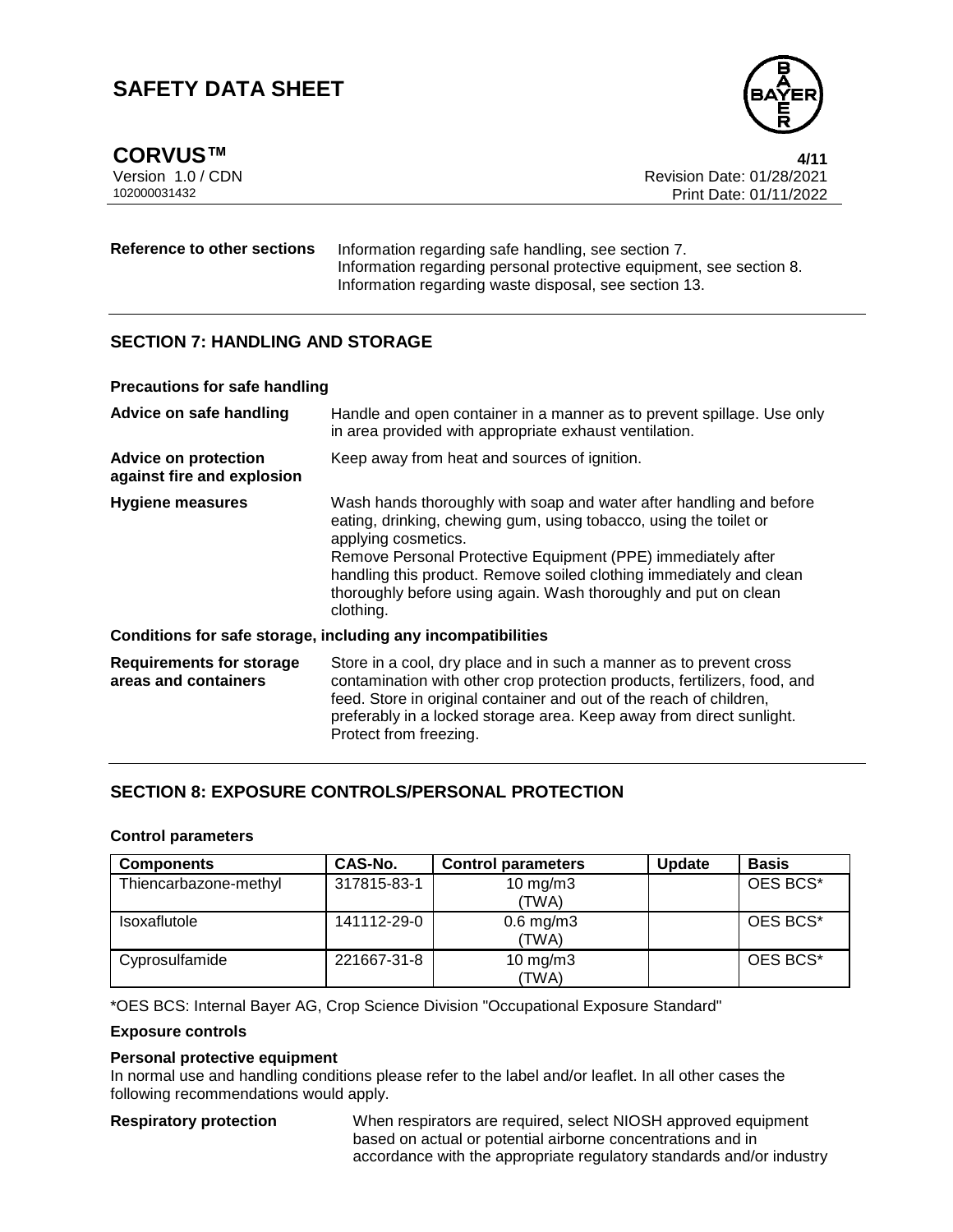

CORVUS™ 5/11<br>Version 1.0 / CDN 5/11<br>Revision Date: 01/28/2021 Version 1.0 / CDN<br>102000031432 Print Date: 01/28/2021<br>Print Date: 01/11/2022 Print Date: 01/11/2022

|                                    | recommendations.                                                                                                                                                                                      |
|------------------------------------|-------------------------------------------------------------------------------------------------------------------------------------------------------------------------------------------------------|
| <b>Hand protection</b>             | Chemical-resistant gloves (barrier laminate, butyl rubber, nitrile<br>rubber or Viton)                                                                                                                |
| Eye protection                     | Tightly fitting safety goggles                                                                                                                                                                        |
| Skin and body protection           | Wear long-sleeved shirt and long pants and shoes plus socks.                                                                                                                                          |
| <b>General protective measures</b> | Follow manufacturer's instructions for cleaning/maintaining PPE. If<br>no such instructions for washables, use detergent and warm/tepid<br>water.<br>Keep and wash PPE separately from other laundry. |

## **SECTION 9. PHYSICAL AND CHEMICAL PROPERTIES**

## **Information on basic physical and chemical properties**

| Form                                                     | suspension                     |
|----------------------------------------------------------|--------------------------------|
| Colour                                                   | white to light beige           |
| Odour                                                    | slight                         |
| <b>Odour Threshold</b>                                   | No data available              |
| рH                                                       | $1.5 - 3.0$ (100 %) (23 °C)    |
| <b>Melting point/range</b>                               | No data available              |
| <b>Boiling Point</b>                                     | No data available              |
| <b>Flash point</b>                                       | >100 °C                        |
| <b>Flammability</b>                                      | No data available              |
| <b>Auto-ignition temperature</b>                         | No data available              |
| <b>Minimum ignition energy</b>                           | No data available              |
| Self-accelarating<br>decomposition temperature<br>(SADT) | No data available              |
| <b>Upper explosion limit</b>                             | No data available              |
| <b>Lower explosion limit</b>                             | No data available              |
| Vapour pressure                                          | No data available              |
| <b>Evaporation rate</b>                                  | No data available              |
| <b>Relative vapour density</b>                           | No data available              |
| <b>Relative density</b>                                  | No data available              |
| <b>Density</b>                                           | 1.20 g/cm <sup>3</sup> (20 °C) |
| <b>Water solubility</b>                                  | dispersible                    |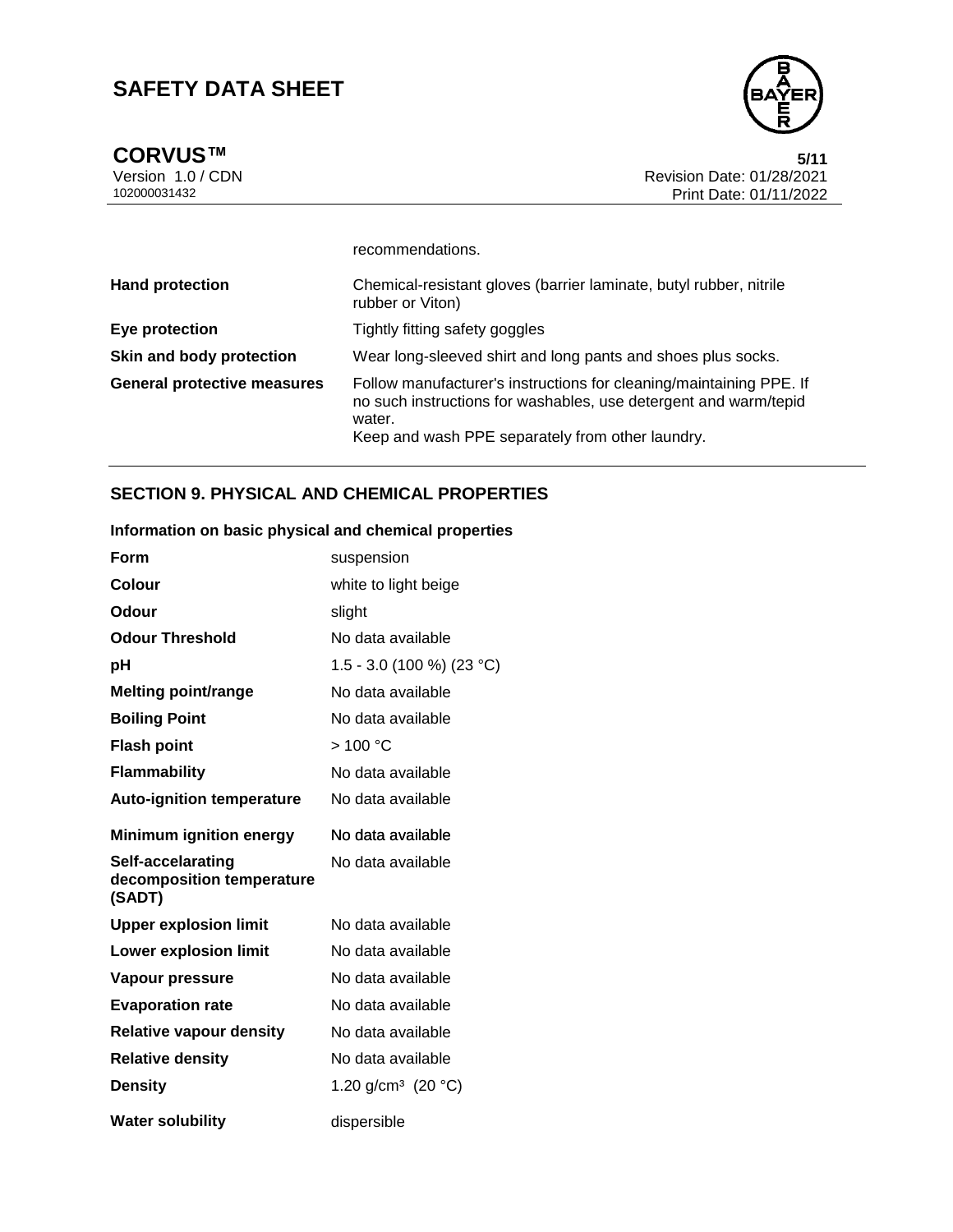

| <b>Partition coefficient: n-</b><br>octanol/water | Thiencarbazone-methyl: log Pow: -0.13                                                                    |
|---------------------------------------------------|----------------------------------------------------------------------------------------------------------|
|                                                   | Isoxaflutole: $log$ Pow: 2.32 (20 $°C$ )<br>Cyprosulfamide: log Pow: -0.8                                |
| Viscosity, dynamic                                | 300 - 500 mPa.s (20 °C)<br>Velocity gradient 20/s<br>100 - 250 mPa.s (20 °C)<br>Velocity gradient 100 /s |
| <b>Viscosity, kinematic</b>                       | No data available                                                                                        |
| <b>Oxidizing properties</b>                       | No data available                                                                                        |
| <b>Explosivity</b>                                | Not explosive                                                                                            |

## **SECTION 10: STABILITY AND REACTIVITY**

**Reactivity**

| <b>Thermal decomposition</b>                 | Stable under normal conditions.                                                         |
|----------------------------------------------|-----------------------------------------------------------------------------------------|
| <b>Chemical stability</b>                    | Stable under recommended storage conditions.                                            |
| <b>Possibility of hazardous</b><br>reactions | No hazardous reactions when stored and handled according to<br>prescribed instructions. |
| <b>Conditions to avoid</b>                   | Extremes of temperature and direct sunlight.                                            |
| Incompatible materials                       | No incompatible materials known.                                                        |
| <b>Hazardous decomposition</b><br>products   | No decomposition products expected under normal conditions of use.                      |

## **SECTION 11: TOXICOLOGICAL INFORMATION**

| <b>Exposure routes</b>               | Eye contact, Skin contact, Ingestion, Inhalation                                                                                  |  |
|--------------------------------------|-----------------------------------------------------------------------------------------------------------------------------------|--|
| <b>Immediate Effects</b><br>Eye      | May cause eye irritation.                                                                                                         |  |
| <b>Skin</b>                          | Harmful if absorbed through skin.                                                                                                 |  |
| Ingestion                            | Harmful if swallowed.                                                                                                             |  |
| Information on toxicological effects |                                                                                                                                   |  |
| <b>Acute oral toxicity</b>           | LD50 (Rat) $> 5,000$ mg/kg                                                                                                        |  |
| <b>Acute inhalation toxicity</b>     | $LC50$ (Rat) $> 2.6$ mg/l<br>Exposure time: 4 h<br>Determined in the form of liquid aerosol.<br>Highest attainable concentration. |  |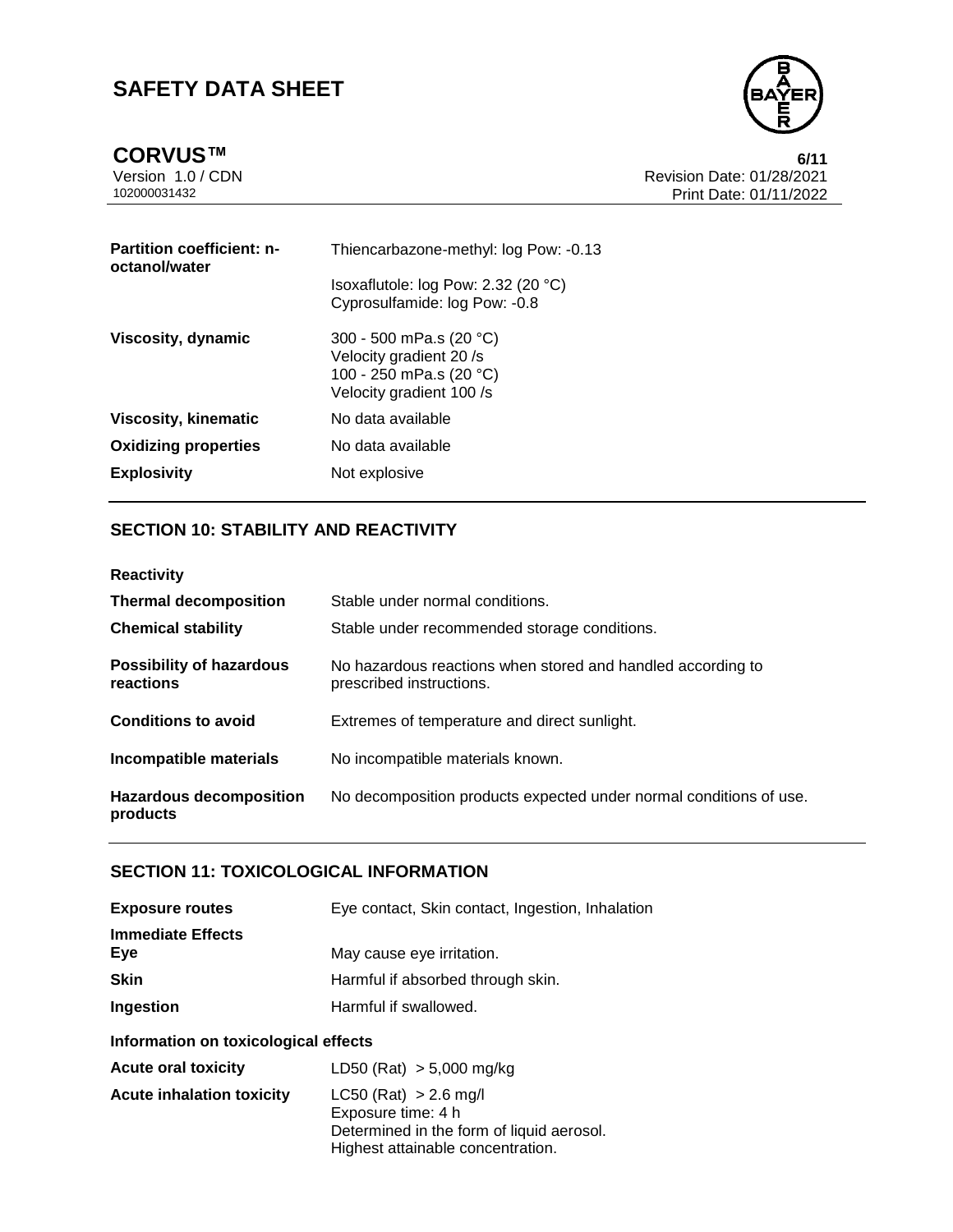**CORVUS™ 7/11**



Version 1.0 / CDN Revision Date: 01/28/2021 102000031432 Print Date: 01/11/2022 7/11

| <b>Acute dermal toxicity</b>                | LD50 (Rat) > 2,000 mg/kg                                                                 |
|---------------------------------------------|------------------------------------------------------------------------------------------|
| <b>Skin corrosion/irritation</b>            | No skin irritation (Rabbit)                                                              |
| Serious eye damage/eye<br><i>irritation</i> | Mild eye irritation. (Rabbit)                                                            |
| <b>Respiratory or skin</b><br>sensitisation | Skin: Non-sensitizing. (Mouse)<br>OECD Test Guideline 429, local lymph node assay (LLNA) |

#### **Assessment STOT Specific target organ toxicity – single exposure**

Thiencarbazone-methyl: Based on available data, the classification criteria are not met. Isoxaflutole: Based on available data, the classification criteria are not met. Cyprosulfamide: Based on available data, the classification criteria are not met.

#### **Assessment STOT Specific target organ toxicity – repeated exposure**

Thiencarbazone-methyl did not cause specific target organ toxicity in experimental animal studies. Isoxaflutole caused specific target organ toxicity in experimental animal studies in the following organ(s): Liver, Thyroid. The observed effects do not appear to be relevant for humans. Cyprosulfamide did not cause specific target organ toxicity in experimental animal studies.

#### **Assessment mutagenicity**

Thiencarbazone-methyl was not mutagenic or genotoxic in a battery of in vitro and in vivo tests. Isoxaflutole was not mutagenic or genotoxic in a battery of in vitro and in vivo tests. Cyprosulfamide was not mutagenic or genotoxic in a battery of in vitro and in vivo tests.

## **Assessment carcinogenicity**

Thiencarbazone-methyl was not carcinogenic in a lifetime feeding study in rats. Thiencarbazone-methyl caused at high dose levels an increased incidence of tumours in mice in the following organ(s): urinary bladder. The tumours seen with Thiencarbazone-methyl were caused through the chronic irritation due to the presence of bladder stones.

Isoxaflutole caused at high dose levels an increased incidence of tumours in the following organ(s): Liver. The mechanism that triggers tumours in rodents and the type of tumours observed are not relevant to humans.

Cyprosulfamide caused at high dose levels an increased incidence of tumours in the following organ(s): urinary bladder, Kidney. The tumours seen with Cyprosulfamide were caused through the chronic irritation due to the presence of bladder stones. The mechanism that triggers tumours in rodents is not relevant for the low exposures encountered under normal use conditions.

## **ACGIH** None. **NTP**

None.

**IARC**

None.

**OSHA**

None.

**Assessment toxicity to reproduction**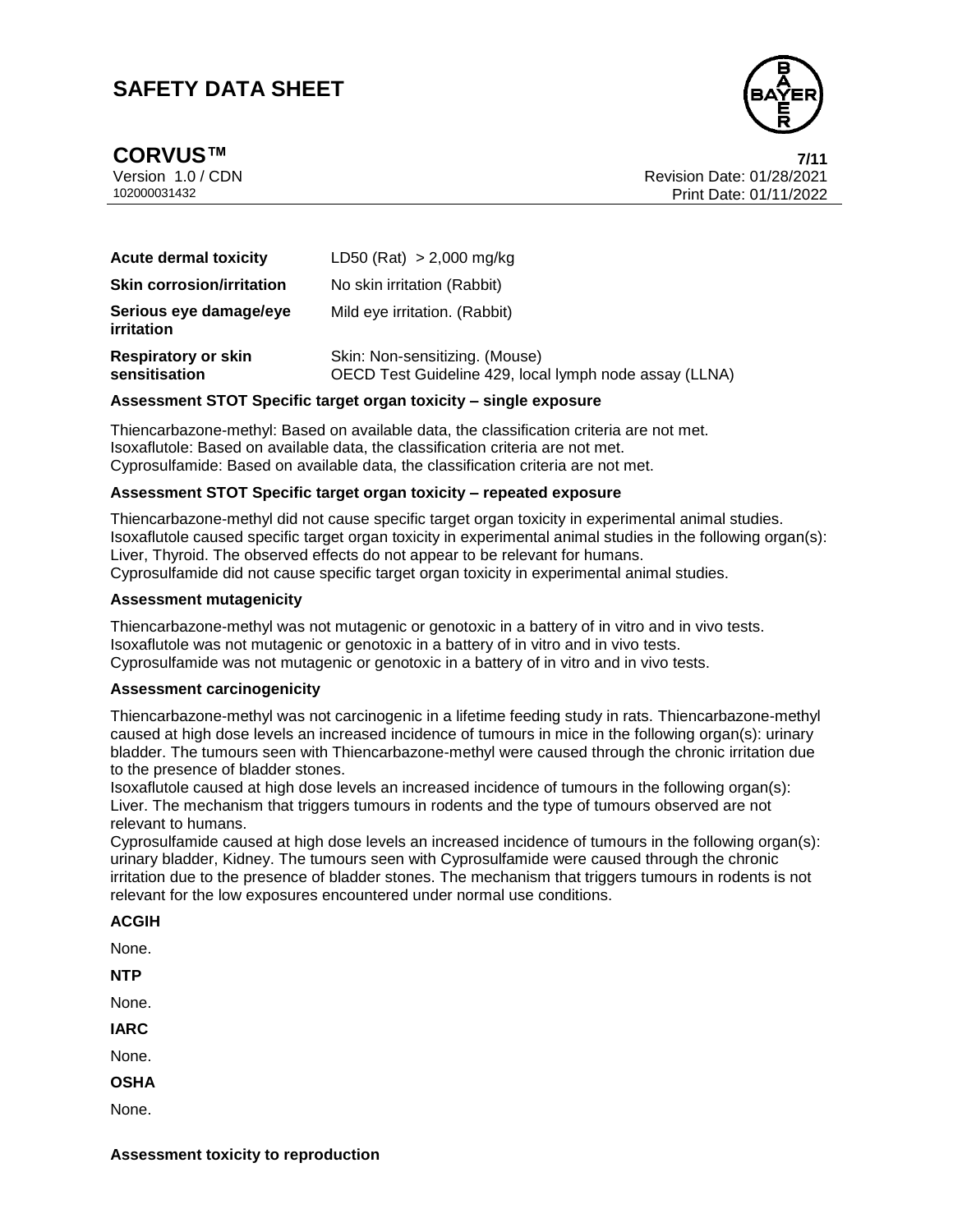

**CORVUS™ 8/11**

Version 1.0 / CDN<br>102000031432 Print Date: 01/28/2021<br>Print Date: 01/11/2022 Print Date: 01/11/2022  $8/11$ 

Thiencarbazone-methyl did not cause reproductive toxicity in a two-generation study in rats. Isoxaflutole did not cause reproductive toxicity in a two-generation study in rats. Cyprosulfamide did not cause reproductive toxicity in a two-generation study in rats.

#### **Assessment developmental toxicity**

Thiencarbazone-methyl did not cause developmental toxicity in rats and rabbits. Isoxaflutole caused developmental toxicity only at dose levels toxic to the dams. Isoxaflutole caused a delayed ossification of foetuses. The developmental effects seen with Isoxaflutole are related to maternal toxicity.

Cyprosulfamide did not cause developmental toxicity in rats and rabbits.

#### **Aspiration hazard**

Based on available data, the classification criteria are not met.

#### **Further information**

Only acute toxicity studies have been performed on the formulated product. The non-acute information pertains to the active ingredient(s).

## **SECTION 12: ECOLOGICAL INFORMATION**

| <b>Toxicity to fish</b>                     | LC50 (Oncorhynchus mykiss (rainbow trout)) > 100 mg/l<br>Exposure time: 96 h                                                                                                 |  |
|---------------------------------------------|------------------------------------------------------------------------------------------------------------------------------------------------------------------------------|--|
| <b>Toxicity to aquatic</b><br>invertebrates | EC50 (Daphnia magna (Water flea)) > 100 mg/l<br>Exposure time: 48 h                                                                                                          |  |
| <b>Toxicity to aquatic plants</b>           | EC50 (Raphidocelis subcapitata (freshwater green alga)) 25.3 mg/l<br>Exposure time: 72 h                                                                                     |  |
|                                             | EC50 (Lemna gibba (gibbous duckweed)) 0.0165 mg/l<br>Exposure time: 7 d                                                                                                      |  |
| <b>Biodegradability</b>                     | Thiencarbazone-methyl:<br>Not rapidly biodegradable<br>Isoxaflutole:<br>Not rapidly biodegradable<br>Cyprosulfamide:<br>Not rapidly biodegradable                            |  |
| Koc                                         | Thiencarbazone-methyl: Koc: 100<br>Isoxaflutole: Koc: 112<br>Cyprosulfamide: Koc: 8 - 75                                                                                     |  |
| <b>Bioaccumulation</b>                      | Thiencarbazone-methyl:<br>Does not bioaccumulate.<br>Isoxaflutole: Bioconcentration factor (BCF) 11<br>Does not bioaccumulate.<br>Cyprosulfamide:<br>Does not bioaccumulate. |  |
| <b>Mobility in soil</b>                     | Thiencarbazone-methyl: Moderately mobile in soils                                                                                                                            |  |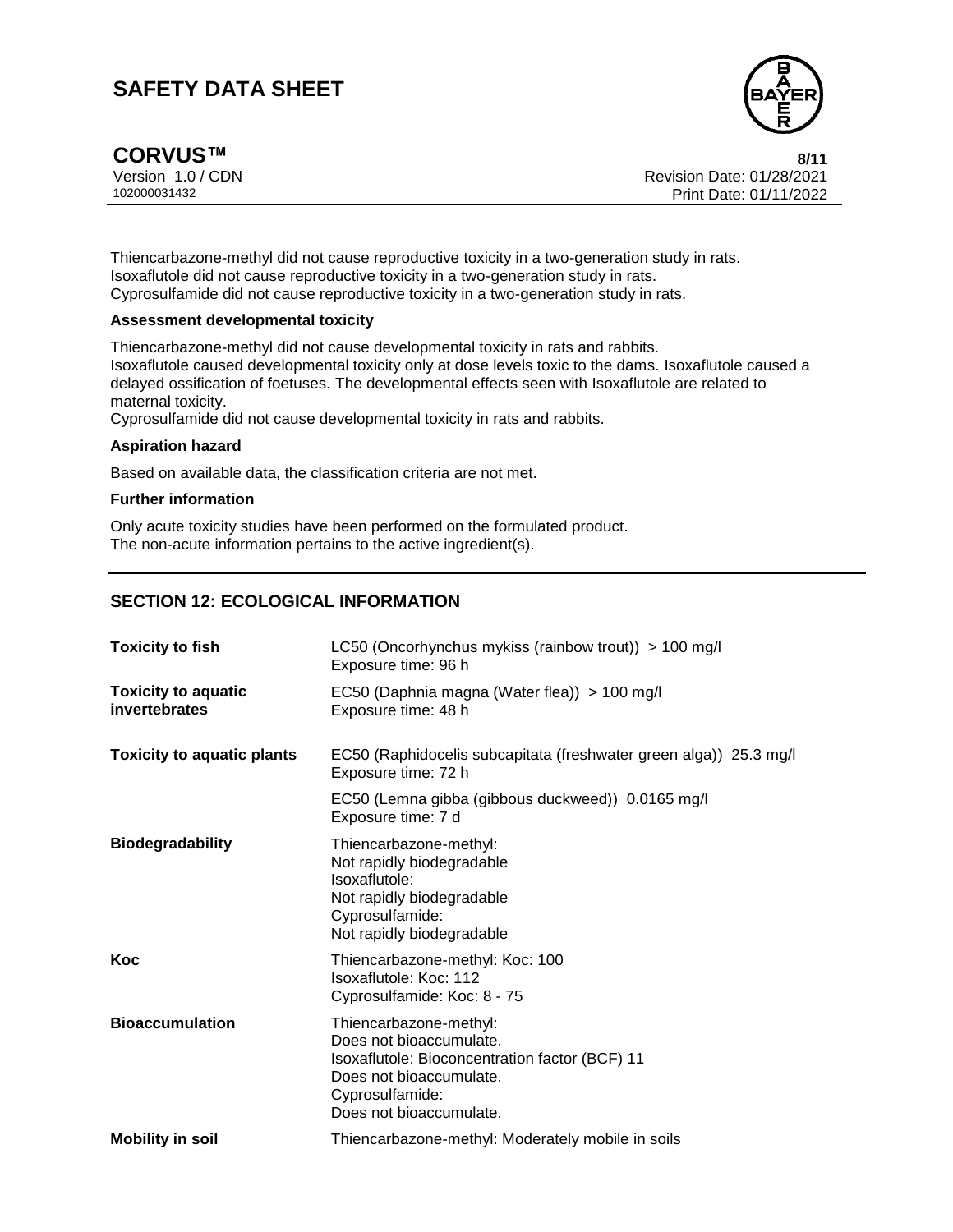**CORVUS™**<br>Version 1.0 / CDN

![](_page_8_Picture_3.jpeg)

Version 1.0 / CDN<br>102000031432 Print Date: 01/28/2021<br>Print Date: 01/11/2022 Print Date: 01/11/2022  $9/11$ 

> Isoxaflutole: Moderately mobile in soils Cyprosulfamide: Mobile in soils

| <b>Results of PBT and vPvB assessment</b>   |                                                                                                                                                                                                                                                                                                                                                                                                                                                                                                                                                                                                                  |  |
|---------------------------------------------|------------------------------------------------------------------------------------------------------------------------------------------------------------------------------------------------------------------------------------------------------------------------------------------------------------------------------------------------------------------------------------------------------------------------------------------------------------------------------------------------------------------------------------------------------------------------------------------------------------------|--|
| <b>PBT and vPvB assessment</b>              | Thiencarbazone-methyl: This substance is not considered to be<br>persistent, bioaccumulative and toxic (PBT). This substance is not<br>considered to be very persistent and very bioaccumulative (vPvB).<br>Isoxaflutole: This substance is not considered to be persistent,<br>bioaccumulative and toxic (PBT). This substance is not considered to be<br>very persistent and very bioaccumulative (vPvB).<br>Cyprosulfamide: This substance is not considered to be persistent,<br>bioaccumulative and toxic (PBT). This substance is not considered to be<br>very persistent and very bioaccumulative (vPvB). |  |
| <b>Additional ecological</b><br>information | No further ecological information is available.                                                                                                                                                                                                                                                                                                                                                                                                                                                                                                                                                                  |  |
| <b>Environmental precautions</b>            | Do not apply directly to water, to areas where surface water is present<br>or to intertidal areas below the mean high water mark.<br>Do not contaminate surface or ground water by cleaning equipment or<br>disposal of wastes, including equipment wash water.<br>Do not apply when weather conditions favor runoff or drift.<br>Drift or runoff from treated areas may adversely affect non-target plants.<br>Apply this product as specified on the label.                                                                                                                                                    |  |

## **SECTION 13: DISPOSAL CONSIDERATIONS**

| Waste treatment methods       |                                                                                                                                                                                                                                                                                                                                                   |
|-------------------------------|---------------------------------------------------------------------------------------------------------------------------------------------------------------------------------------------------------------------------------------------------------------------------------------------------------------------------------------------------|
| <b>Product</b>                | Pesticide, spray mixture or rinse water that cannot be used according to<br>label instructions may be disposed of on site or at an approved waste<br>disposal facility.<br>Dispose in accordance with all local, state/provincial and federal<br>regulations.                                                                                     |
| <b>Contaminated packaging</b> | Triple rinse containers.<br>Empty residue into application equipment.<br>Puncture container to avoid re-use.<br>Dispose of empty container in a sanitary landfill or by incineration, or, if<br>allowed by State/Provincial and local authorities, by burning.<br>If burned, stay out of smoke.<br>Follow advice on product label and/or leaflet. |

## **SECTION 14: TRANSPORT INFORMATION**

| <b>TDG</b>       |                  |
|------------------|------------------|
| UN number        | 3082             |
| Labels           | g                |
| Packaging group  | Ш                |
| Marine pollutant | Marine pollutant |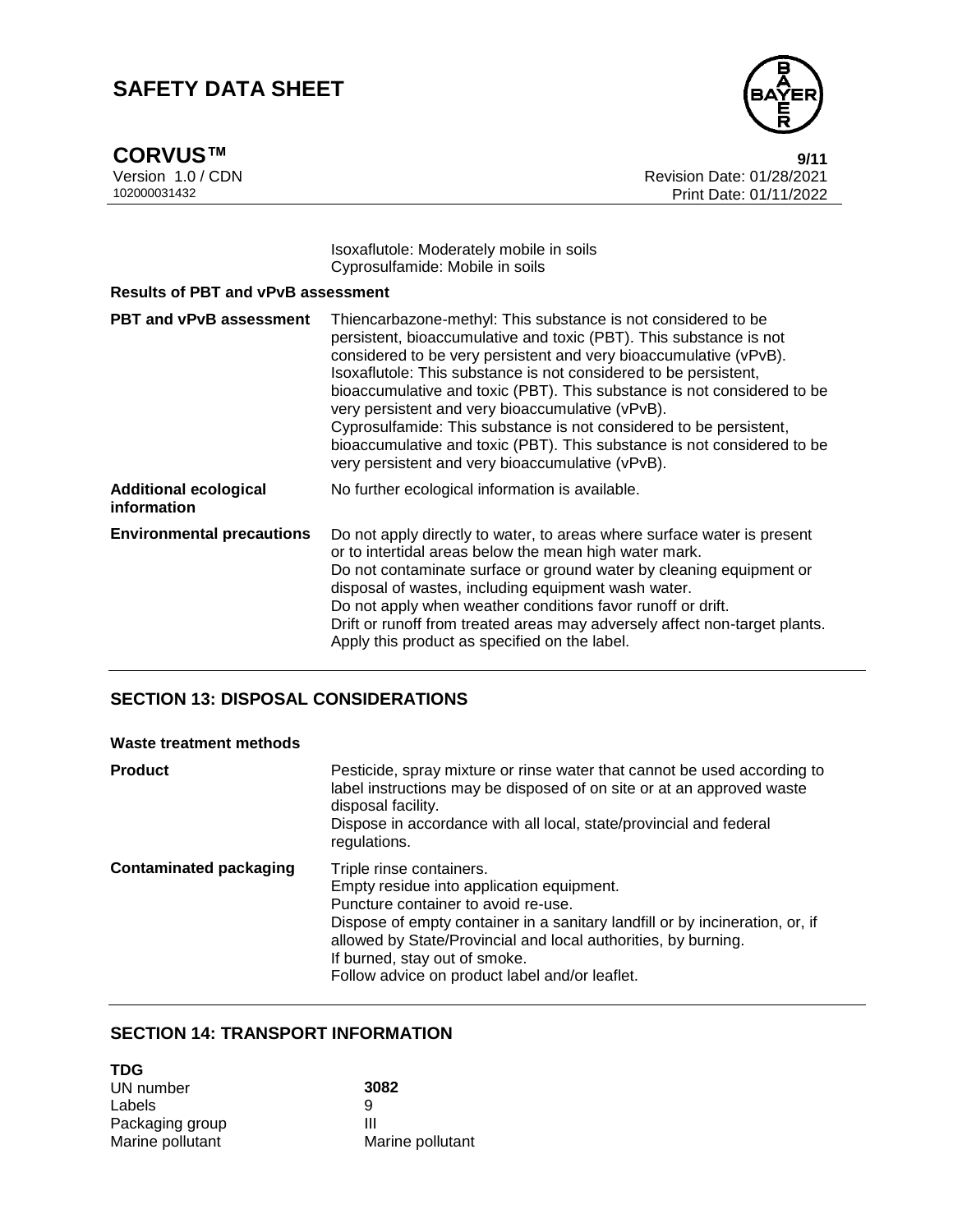**CORVUS™ 10/11**

![](_page_9_Picture_3.jpeg)

Version 1.0 / CDN Revision Date: 01/28/2021 102000031432 Print Date: 01/11/2022  $10/11$ 

| Proper shipping name                                                                                     | ENVIRONMENTALLY HAZARDOUS SUBSTANCE, LIQUID,<br>N.O.S.<br>(ISOXAFLUTOLE)                                          |  |
|----------------------------------------------------------------------------------------------------------|-------------------------------------------------------------------------------------------------------------------|--|
| 49CFR                                                                                                    | Not dangerous goods / not hazardous material                                                                      |  |
| <b>IMDG</b><br>UN number<br>Class<br>Packaging group<br>Marine pollutant<br>Proper shipping name         | 3082<br>9<br>Ш<br><b>YES</b><br>ENVIRONMENTALLY HAZARDOUS SUBSTANCE, LIQUID,<br>N.O.S.<br>(ISOXAFLUTOLE SOLUTION) |  |
| <b>IATA</b><br>UN number<br>Class<br>Packaging group<br>Environm. Hazardous Mark<br>Proper shipping name | 3082<br>9<br>Ш<br><b>YES</b><br>ENVIRONMENTALLY HAZARDOUS SUBSTANCE, LIQUID,<br>N.O.S.<br>(ISOXAFLUTOLE SOLUTION) |  |

This transportation information is not intended to convey all specific regulatory information relating to this product. It does not address regulatory variations due to package size or special transportation requirements.

Further Information Exempt from regulation when transported by road or rail, in accordance with TDG Regulations 1.45.1. This exemption provides that this product does not require dangerous goods shipping documentation or safety marks when transported on land by road or rail.

### **SECTION 15: REGULATORY INFORMATION**

**PCP Registration No.** 34325

#### **PMRA Information:**

Read the label, authorized under the Pest Control Products Act, prior to using or handling the pest control product.

This chemical is a pest control product regulated by Health Canada Pest Management Regulatory Agency and is subject to certain labelling requirements under the Pest Control Products Act. These requirements differ from the classification criteria and hazard information required for GHS-consistent safety data sheets. The following is the hazard information required on the pest control product label: